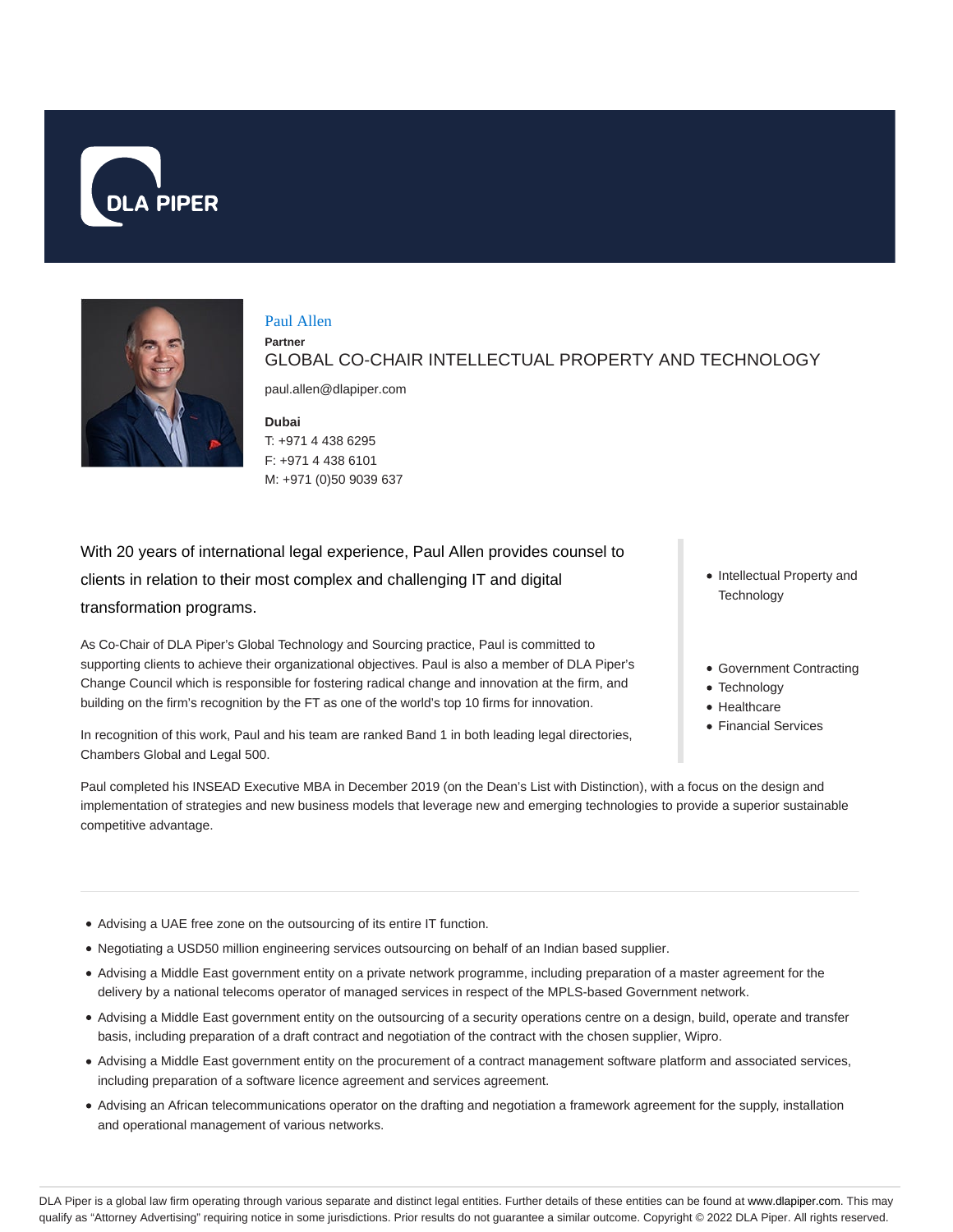- Advising a regional telecoms operator on its USD150+ million outsourcing and transformation of its IT function in respect of its business support systems, including advising throughout the competitive procurement process, drafting of the outsourcing agreement and schedules and negotiation with all bidding suppliers.
- Advising a Middle East telecommunications operator on its online contracting strategy, including reviewing and analysing the electronic transactions laws across the GCC and advising on the enforceability of a contract which has been entered into through online functionality.
- Advising a UAE media company on the monetisation of sporting rights across the Middle East and North Africa, including drafting and negotiating a channel playout outsourcing agreement, broadcast production agreement, channel carriage agreements, online portal development, hosting and operation agreement and other hardware-related distribution agreements.
- Advising a UAE media company on a suite of media-related commercial agreements for satellite transponder access, channel carriage and set-top box manufacture and distribution.

## **CREDENTIALS**

# Professional Qualifications

Solicitor of the Senior Courts of England and Wales

## **Recognitions**

Clients have had the following to say about Paul:

"The best TMT lawyer in the region" Legal 500 2015

"Stands out for his client relations, follow up and problem-solving skills," Chambers Global 2015

''Vastly experienced'' with over 14 years of international practice in the TMT sectors, where he has focused on non-contentious IT and telecoms projects. He is described as "incredibly knowledgeable" and his "genius" is often cited by peers and clients," Who's Who Legal 2016

# **Education**

- Queensland University of Technology, BA (European Studies)
- Queensland University of Technology, LLB (Hons)

## INSIGHTS

# **Publications**

**Embracing Digital Evolution: Our new business report**

### 14 September 2021

Our new report - Embracing Digital Evolution - shows how businesses can succeed in Industry 4.0, with contributions from digital revolutionaries such as Microsoft, Salesforce, Rolls-Royce and DocuSign.

**Compare contract law around the world with our Global Contract Laws Guide**

### 1 June 2021

DLA Piper is pleased to announce the launch of our updated Global Contract Laws guide.

The guide has been updated to reflect the changes in legislation in over 45 countries and in response to significant geopolitical events

DLA Piper is a global law firm operating through various separate and distinct legal entities. Further details of these entities can be found at www.dlapiper.com. This may qualify as "Attorney Advertising" requiring notice in some jurisdictions. Prior results do not guarantee a similar outcome. Copyright @ 2022 DLA Piper. All rights reserved.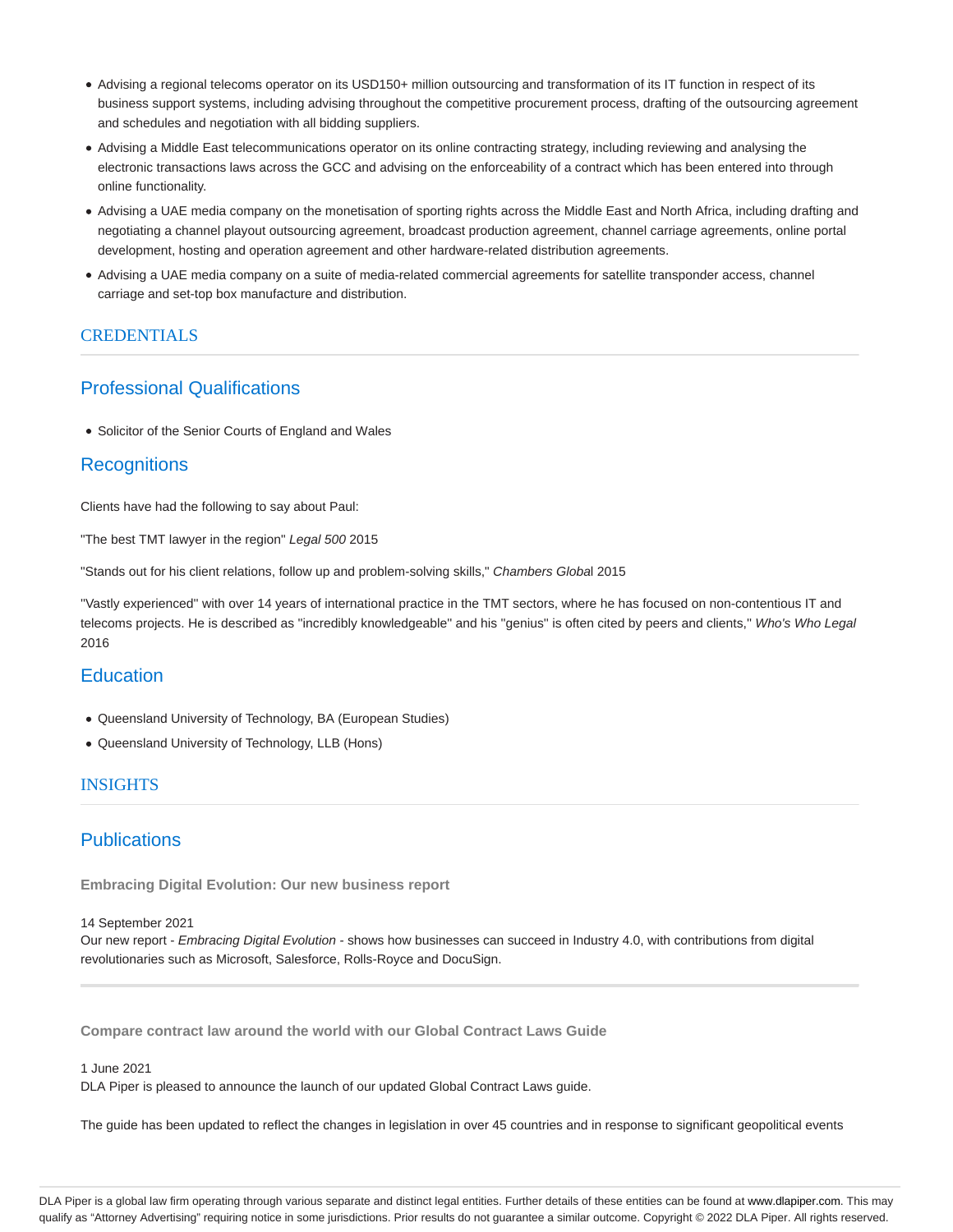**Outsourcing: A Practical Guide, Second Edition**

16 February 2021

We are proud to launch our latest publication, Outsourcing: A Practical Guide, Second Edition. This book is a fully updated edition of the key text on outsourcing, written by our market-leading Global Technology and Sourcing team.

**Law à la Mode: Social Media Influencers & Effective Disclosures, IP and E-Commerce: Your basic checklist, Longchamp's Handbag Copyright Saga, IP Protection of Fashion Shows in Italy and more**

### 21 MAY 2018

Law à la Mode

The UK editorial team is delighted to bring you this special edition of Law à la Mode, produced by DLA Piper's Retail Sector group for distribution to clients and contacts of the firm worldwide and marking the 140th Annual Meeting of INTA in Seattle.

**Law à la Mode: Social Media Influencers & Effective Disclosures, IP and E-Commerce: Your basic checklist, Longchamp's Handbag Copyright Saga, IP Protection of Fashion Shows in Italy and more**

## 21 MAY 2018

Law à la Mode

The UK editorial team is delighted to bring you this special edition of Law à la Mode, produced by DLA Piper's Retail Sector group for distribution to clients and contacts of the firm worldwide and marking the 140th Annual Meeting of INTA in Seattle.

**UAE Central Bank regulations targeting digital currencies**

### 23 JAN 2017

Paul Allen, Middle East Head of Intellectual Property and Technology, was live on breakfast radio this morning with Dubai Eye discussing the UAE Central Bank's new security requirements for digital payments and virtual currencies.

**Central Bank of UAE issues new security requirements for digital payments and prohibits virtual currencies**

#### 16 JAN 2017

Digital payment service providers in the UAE must now comply with a range of new rules including those relating to licensing, data protection and outsourcing

"Outsourcing: A Practical Guide," Globe Law and Business, September 2015

# **Events**

## **Previous**

**Outsourcing: A Practical Guide, Second Edition**

DLA Piper is a global law firm operating through various separate and distinct legal entities. Further details of these entities can be found at www.dlapiper.com. This may qualify as "Attorney Advertising" requiring notice in some jurisdictions. Prior results do not guarantee a similar outcome. Copyright @ 2022 DLA Piper. All rights reserved.